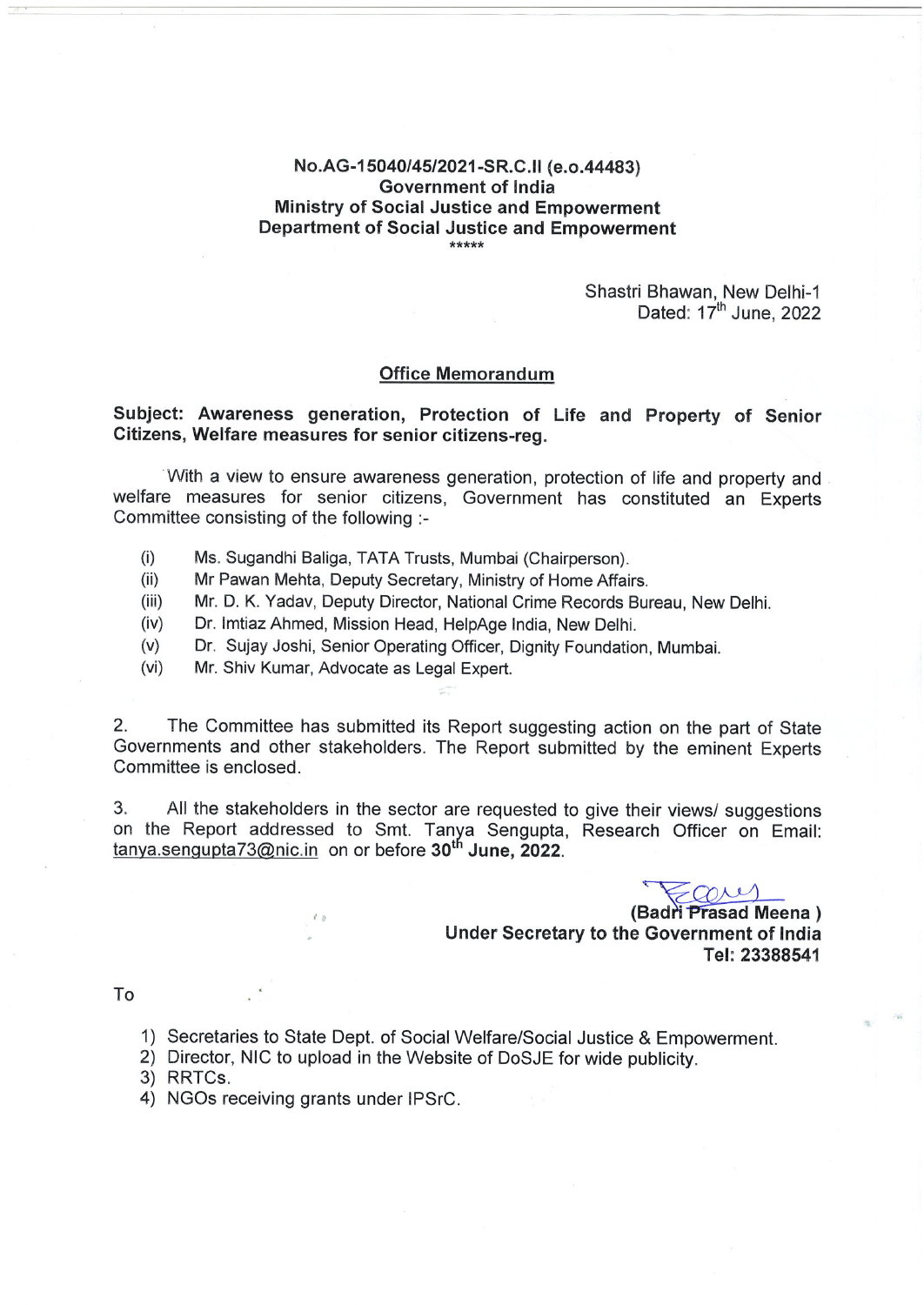**REPORT prepared by Group-D:** Ms. Sugandhi Baliga, Mr Pawan Mehta, Mr. D. K. Yadav, Dr. Imtiaz Ahmed, Dr. Sujay Joshi and Mr. Shiv Kumar.

# **1. Rules relating to amended Section 21:**

- (a) The state Government shall ensure that the provisions of the Act, particularly thoserelating to protection of life and property of parents and senior citizens and welfare measures prescribed therein are brought into public domain, in rural and urban areas , by giving wide and sustained publicity through effective use /strategic deployment of all available channels of communication, use of technology, Websites, and available manpower resources, both physical and virtual including the following:
	- (i) Print Media
	- (ii) Electronic and social media
	- (iii) Creating a website
	- (iv) Outdoor hoardings/Boards at locations accessible to public, public transport services, public places, and spaces
	- (v) Talk shows, Interviews, Quiz Competitions, Debates, Symposiums, Seminars, Conferences, and other similar knowledge based promotional activities
	- (vi) Online and physical empowerment, sensitisation, and training programmes
	- (vii) Short films ,documentaries, and public interest messages on electronic media
	- (viii) State TV and communication channels like Doordarshan, Prasar Bharati , AIR etc
	- (ix) Cultural fora like Drama, street plays, Dance forms, folk lore and music and other similar community-based activities.
- 2. The state government shall endeavour to compile, publish, circulate, distribute free of cost , through statutory authorities, physically and/or through electronic Media, up to date information booklets, hand outs, and other similar promotional material containing details rights, welfare measures and entitlements of senior citizens under the Act at public places and/or at private and public events like firs, exhibitions, or at any other event where public are expected to gather.
- 3. The State Government shall endeavour to create, manage, and keep updated a Website /Portal containing details of the Act, Rules and all available welfare measures/amenities/ concessions, entitlements of senior citizens, details of cases of Abuse and abandonment that have been filed, details of pending prosecutions and other information relating to the life and welfare of senior citizens and ensure that access to such site/portal is free of cost.
- 4. The State Government may execute/implement any or all the activities specified in these Rules either by itself or through any identified suitable and competent agency/entity and/or in collaboration (including a PPP model) with any NGO,Trusts, Associations of Professionals, organisations dealing with elders welfare, Governments departments, Corporate Houses, Statutory authorities like the Legal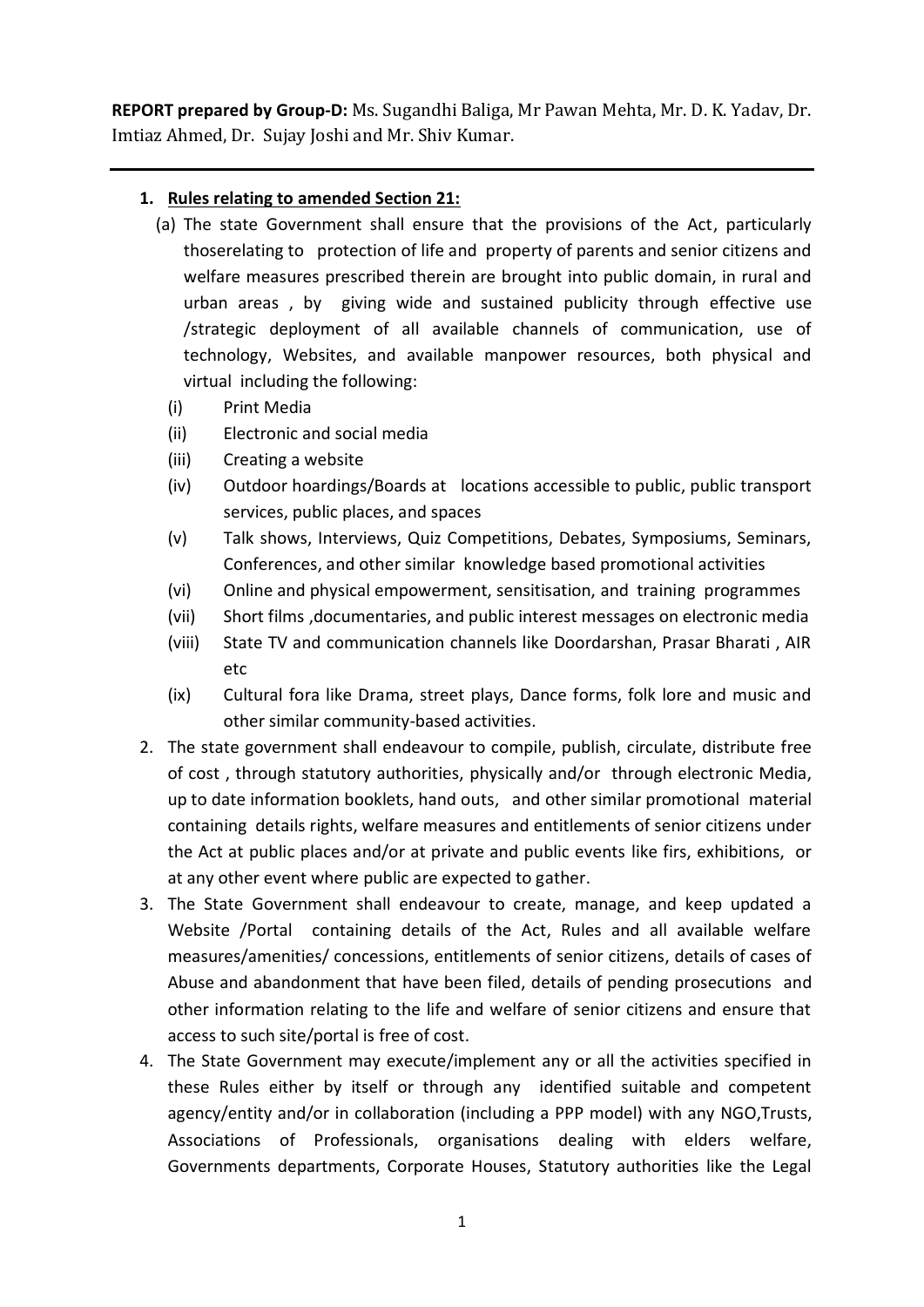Services Authorities, or any other similar organisations/entities on such terms as may be mutually agreed upon and for such purposes execute, sign, any agreements/MoU or any similar document.

- 5. The State Government shall actively collaborate with relevant Government Departments, Ministries, Educational and research Institutions, Elder welfare Organisations, prominent senior citizens, and similar entities involved with the welfare of senior citizens to promote and organise ongoing and continuous educational and information programmes at Educational and other institutions to educate the public about the Act and Rules with particular reference to its penal provisions.
- 6. State Government shall formulate and notify schemes for the health care and preferential treatment of senior citizens at all public places, events, and public institutions, Governmental organisations or at any other facility/place that the Government may deem necessary.
- 7. The State Government shall ensure that all officers of the Central and State Governments, members of the Civil Defence Corps, Home Guards, officers of Law enforcement agencies, Members of the Judiciary, NGOs, members of Civil society , Employers in the public and private sectors,and any other sector, whether or not specified herein are continuously and periodically sensitized and educated , through educational or awareness or sensitisation programmes, to the rights, entitlements ,safety and welfare of senior citizens with particular reference to the provisions of the Act and these rules and are kept updated about global developments/challenges in the field of seniors protection and welfare either by itself and/or in partnership or collaboration with any suitable competent organisation dealing with training, or elders welfare.
- 8. The State Government shall endeavour to design, compile, formulate, publish, and make available for public use, a model or standardised Manual /Workbook/syllabus/content foreducating all sections of society about the Act and Rules and /or imparting training at Governmental and private organizations, Academies run and managed by the Central or state Governments either by itself or in collaboration with any person or entity so as to create a comprehensive national model for such purposes.

## **RULES UNDER PROPOSED SECTION 21-A (1) and (2)**

- 1. For the purposes of this Rule and for the effective implementation of a comprehensive action plan for the welfare of senior citizens the categorization hereinafter specified in Rule (3) shall be adopted.
- 2. For the effective implementation of the objects hereinbefore specified in Rule (1) and schemes specified in Rule (3) the State Government may, at its discretion and keeping the objects of the Act and the comprehensive action plan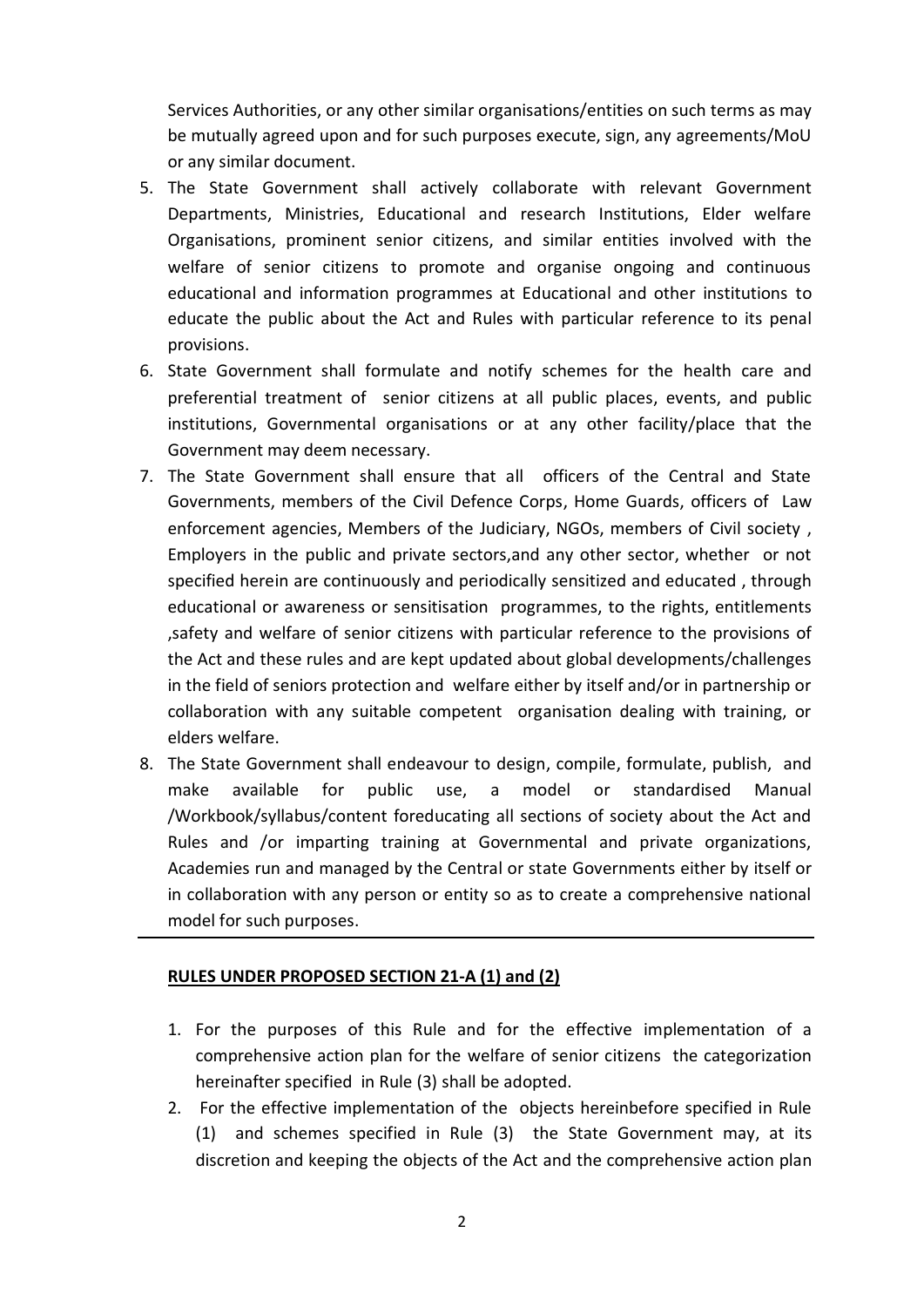in mind , formulate and notify appropriate scheme/s specifying its object/s, qualifications and conditions for entitlements, available and applicable benefits, methodologies for implementation, processes, and procedures therefor and/or issue appropriate notifications, orders, Government Orders, administrative directions, guidelines. The State Government shall be entitled to withdraw or alter or amend such schemes at any time.

- 3. Any scheme formulated and notified under Rule (2) in accordance with the categorisation referred to in Rule(1) and Rule (3) shall, inter alia, include provisions for at least one of the subjects specified against each category.
	- (A) **Economic and Financial**: Secure/safe investment, protection measures, regular income, loans and credit opportunities, preferential interest rates with Banks and financial institutions, protection against erosion /dilution of investments, pensions, minimum survival pay outs.
	- (B) **Second and/or self-employment**: Identification of skill sets, creation of skillbased manpower pool, identification of potential employers, sustainable remuneration, identification of entrepreneurial opportunities, small and medium scale self-help trading and retail activities, business opportunities commensurate with age:
	- (C) **Health and Medical care:**Affordable medical consultations and care, availability of medicines at reasonable and affordable cost/concessional prices, easy , convenient,and preferential access to health care facilities, health care at doorstep, concessions and rebates at medical facilities run by State and private sector, tele medicine ,health Insurance at affordable cost to cover domiciliary and hospitalisation costs, funding health care costs, free or nominal cost health care facilities.
	- (D) **Mental health , wellbeing, and welfare:** preferential and free or subsided access to mental health care at designated institutions, preservation of confidential data, access at affordable cost to diagnostic facilities and care at all medical institutions, rehabilitation, mainstream integration of persons with mental illness, funding costs of health care, infra structure for managing financial and other assets of senior citizen undergoing mental health care.
	- (E) **Housing and shelter:**Affordable housing, short term and long-term residential facilities/short stay homes, community/shared housing, designated residences at gated communities and apartment complexes, retirement villages and homes.
	- (F) **Nutrition and Diet:**Sustained access to nutritious and healthy food, rations, and other essential requirements at affordable cost, priority treatment in the public distribution systems, access to and nutritional and dietary advise , door delivery of food and other essentials, concessions, and subsidies.
	- (G) **Recreation and Leisure:**Access to multiple forms of entertainment and leisure activities, hobbies, identification of individual or collective preferences, identifying and providing easy and affordable or concessional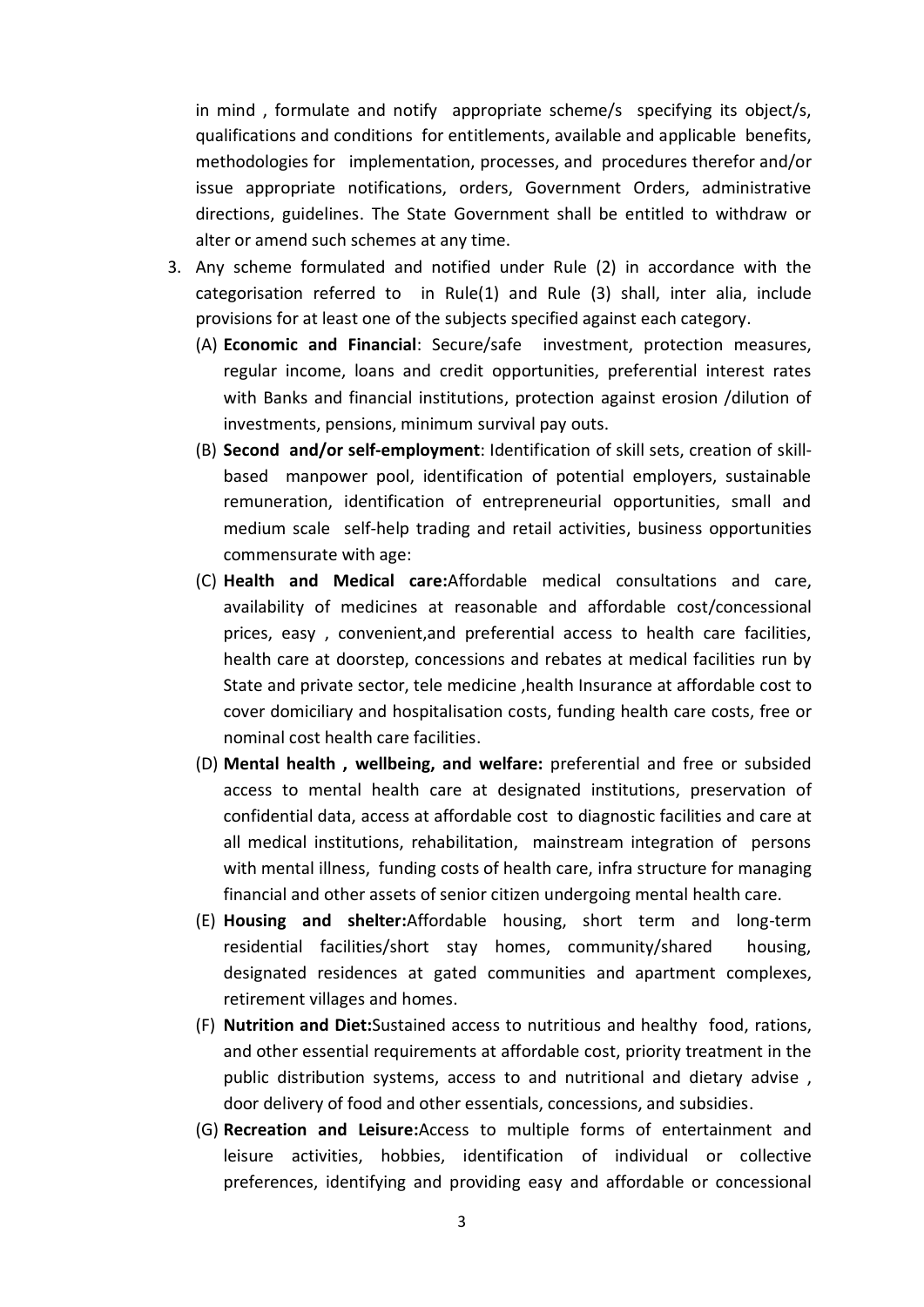rate access to places of entertainment and amusement, integration into mainstream through opportunities for participation in such activities, community-based leisure activities, promoting community participation.

- (H) **Inclusivity:**Affirmative actionfor integration into mainstream activities, preventing discrimination, alienation, ostracization, promoting and incentivising inclusivity in public and private sector, creating equal and fair opportunities for participation in community activities
- (I) **Physical safety and protection of life and property:** identification of vulnerable senior citizens, periodic and regular policing and monitoring measures, identifying senior citizens and updating such lists,potential areas of threat and danger to senior citizens, Community based safety and vigilance measures, protection of property against exploitation and illegal acquisition by duress, compulsion, force or threat , protection and safe custody of property related documents, providing safe custody measures for valuables and personal effects.,
- (J) **Abuse -financial, physical, verbal emotional, mental, abandonment**: Identifying potential cases of abuse, remedial measures, effective and timely redressal mechanisms, easy and 24x7 access to mechanisms for reporting abuse and measures for instant action, prevention measures, sensitization, and education processes.
- (K) **Human rights:** Promotion and preservation of human dignity, promoting active and productive ageing, prevention of abusive conduct,protection against deprivation, alienation,discrimination, and victimisation.
- (L) **Volunteering opportunities:**Identification of skill sets and suitable opportunities commensurate with age, mechanism for matching available skills with needs, safety during volunteering, ensuring fair and dignified treatment, community-based activities:
- (M)**Grievance redressal and expeditious dispute resolution**:Timely and cost effective access to dispute resolution mechanisms, Courts, Legal Services Authorities, pro bono legal and advisory services, access to alternate dispute redressal services, access to legal consultations and advise, legal assistance in criminal cases, priority in hearing of cases, para legal support, legal assistance and advise at doorstep, affordable or pro bono services, hand holding and emotional and moral support till disposal of cases, access to complaint mechanisms under Rules, fair transparent and trustworthy processes.
- (N) **Communication**: Access, whether at cost or free or at subsided or concessional rates to all channels of communication, on demand and instant communication with local law enforcement agencies, community driven and monitored communication ,emergency communication ( hot lines) , training and familiarisation with technology in communication , use of social media and updating.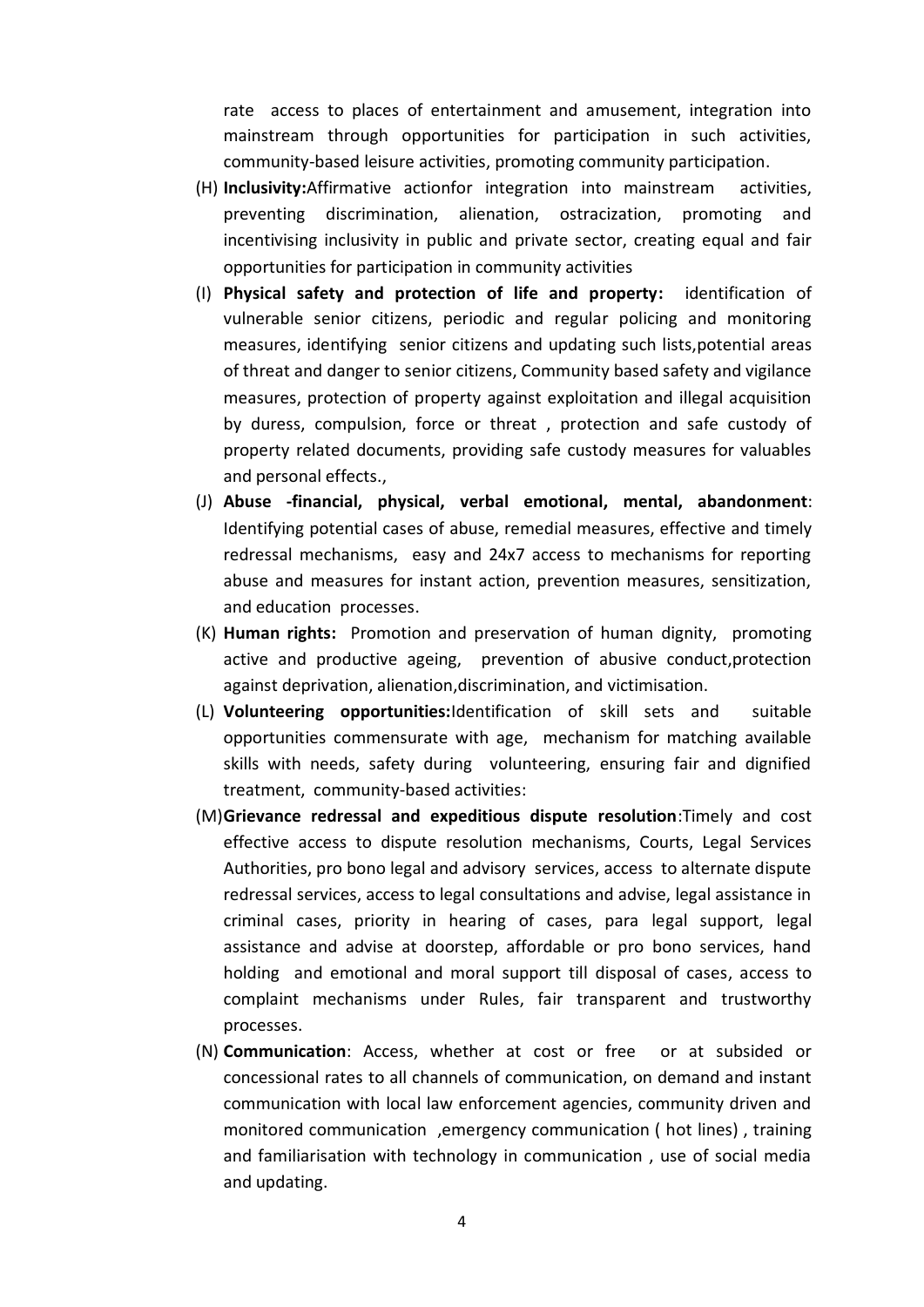- (O) **Geriatric care:**Identification of institutions offering geriatric care, at minimal or affordable cost and pro bono models, management/ monitoring mechanisms, assistance in management of affairs of senior citizens undergoing care, concessions, priority treatment, state liability in case of indigent senior citizens.
- (P) **Community participation and care:**Rehabilitation, social and leisure activities, watch dog mechanisms, assistance in day to day-to-day needs, reporting mechanisms for abuse, coordination with law enforcement agencies, inclusivity and participation, promotion of social groups, preventing social boycott.
- 4. The State Government may execute/implement any or all schemes formulated and notified under Rule (2)and Rule (3) either by itself or through any agency/entity found to be suitable for such purpose/s and/or in collaboration (including a PPP model) with any NGO, Trust, Associations of Professionals, Health care Institutions, Financial and Advisory Institutions, Human Rights Organisations, Legal and paralegal organisations, law enforcement agencies, organisations dealing with elders welfare, Governments departments, Corporate Houses, Statutory authorities like the Legal Services Authorities, Housing boards or any other similar organisations/entities, prominent and experienced senior citizens , on such terms as may be mutually agreed upon and for such purposes execute, sign, any agreements/MoU or any similar document.
- 5. For effective implementation and coordination of the comprehensive action plan specified in Rule (1) and any scheme formulated and notified in Rule (3) the State Government shall appoint in every district a District Coordination committee having jurisdiction in the entire district.
- 6. The District Coordination Committee shall comprise:
	- (i) A retired District Judge residing in the district and below the age of 70 years nominated by the State Government who shall be the Chairman.
	- (ii) The Deputy Commissioner /District Magistrate of the District.
	- (iii) A minimum of five selected/nominated representatives of Agencies/organisations working or involved in the field of elder welfare care and protection or geriatric care in the district
	- (iv) Two selected/nominated serving Police Officers in the district above the rank of a Deputy Commissioner of Police or equivalent.
	- (v)One nominated representative from the Social Welfare Department of the State Government.
	- (vi) The Nodal Officer appointed for the District by the State Government who shall be designated as the Secretary of the Committee.
	- (vii)Two nominated Health care/Medical professionals specialising in Geriatric care and Mental Health respectively who are willing to devote time to the cause of senior citizens.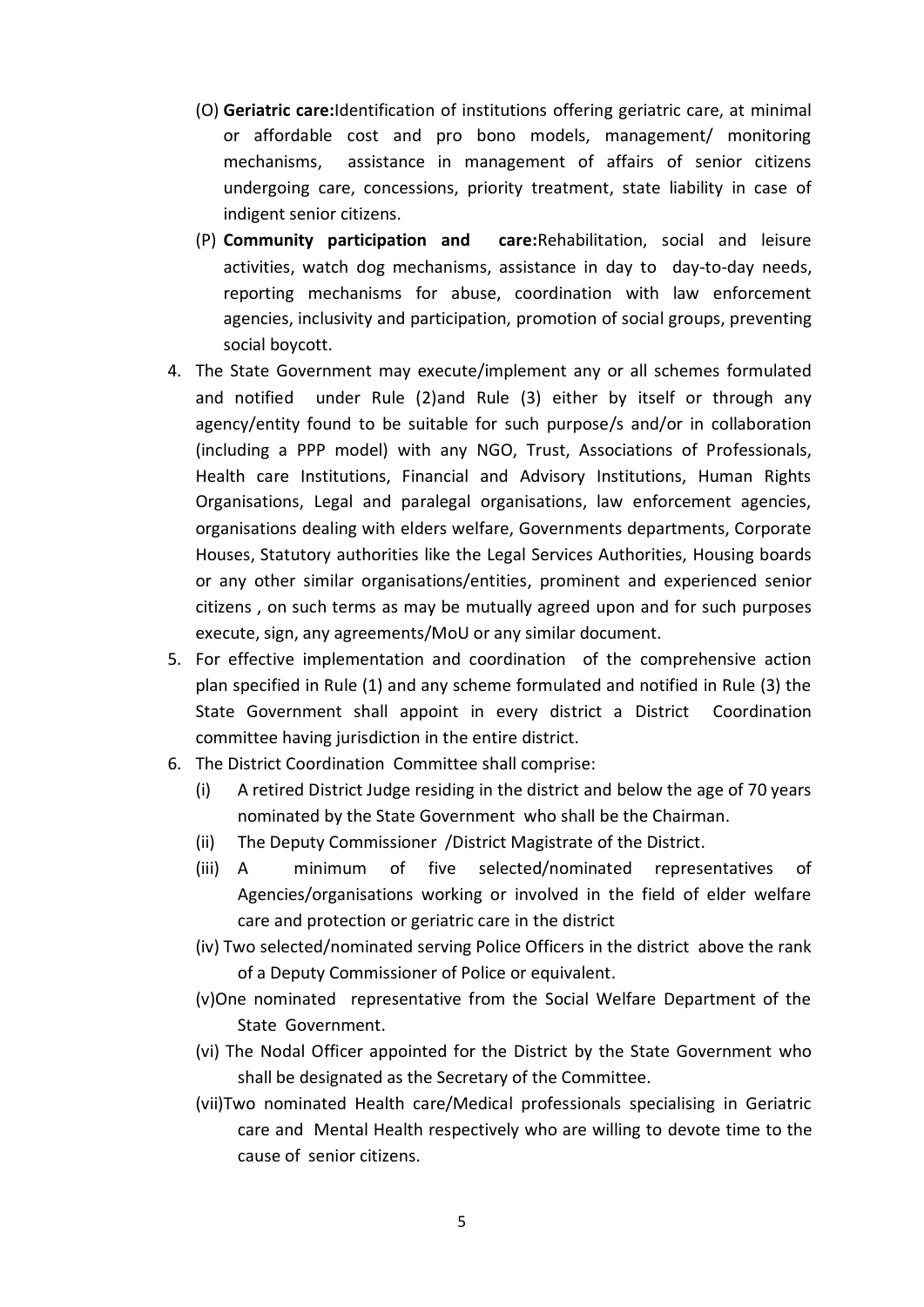(viii) At least three prominent senior citizens of the Community in each District , committed to the cause of senior citizens and having had experience in the field preferably, but not essential, retired from the Police department or Defence Services or the Civil Services whose expertise, knowledge, experience and skill sets would be valuable to the Committee.

7. The tenure of the Chairman of the District Coordination Committee shall be two years subject to extension for a further maximum period of two years. Members of the coordination Committee referred to in clauses (ii) and (vi) shall be a period of two years from date of appointment.

8. The coordination Committee shall meet as often as required, either physically or virtually, and shall inter alia be responsible :

- (i) for timely and effective implementation of the Objects of the Act , the schemes formulated and notified under this Rule , for monitoring the working of the Maintenance Tribunals ,Old Age homes and other residential facilities available within the district and to ensure that senior citizens receive the benefits prescribed under the Act and Rules.
- (ii) for effectively and promptly coordinating plans, schemes, programmes, services provided by all departments of the State and Central Governments, other service providers, whether Governmental or private , various departments of the State Government, all stake holders, Ministries, NGOs, welfare organisations, Law enforcement agencies, working within the district.
- (iii) to oversee and/or monitor implementation of the provisions of the Act and Rules and ensure that senior citizens are assured of a life of dignity and respect and to take affirmative action wherever required to achieve to prevent violation of human rights.
- (iv) The District coordination Committee shall have powers to issue appropriate /required orders/directions, guidelines, instructions, to any to any person or authority or organisation to ensure effective implementation of the provisions of the Act and the Schemes formulated under Rule 21-A , to receive , hear and decide any complaints/grievances made by a senior citizen against any authority or person under the Act or Rules, in any matter connected with or related to the provisions of the Act and / Rules (including the Special Police Force Unit) and to exercise powers to enforce its orders/directions by recourse to the Special Police Force Unit referred to in Rule 22 (1) .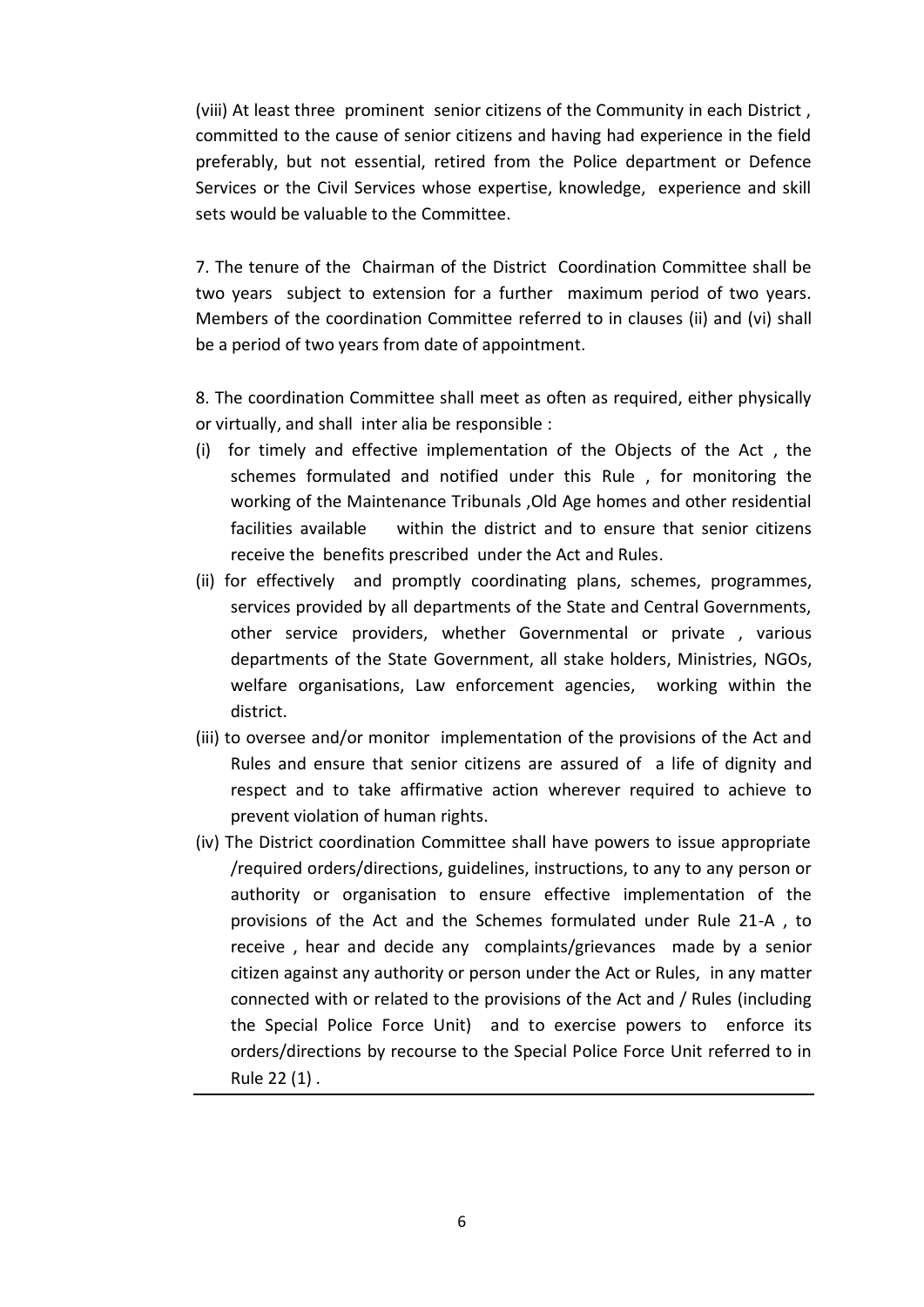## **RULES UNDER PROPOSED SECTION 22 OF THE AMENDING ACT**

- 1. The Special Police Force Unit constituted under Section 22 of the Act shall comprise:
- (i) A serving Police Officer not below the rank of a Deputy Superintendent of Police or equivalent thereof as the Head of such Special Force Unit.
- (ii) The Nodal Officer appointed for the district.
- (iii) Three social workers or persons who have experience of working in the field of elder care, protection, welfare rehabilitation, either independently or with or as a part of an NGO of which at least two shall be women.
- (iv) At least two prominent and well-known senior citizens from the community who are committed to the cause of senior welfare, and /or have had experience of working in the field of elder care/welfare preferably , but not essential, retired from the Police department or Defence services or Civil services
- (v) a legal practitioner having at least 20 years of legal practice to act as an independent Observer to ensure compliance with the Rule of Law by the Special Police Force Unit in the course of discharging or performing its duties or in implementing any order direction issued by the District Coordination Committee under the Act and these Rules.
- (vi) any eminent person/s who in the opinion of the State Government would contribute experience, knowledge, expertise and add value to the Force.

# **RULES UNDER PROPOSED SECTION 23-A OF THE ACT**

\_\_\_\_\_\_\_\_\_\_\_\_\_\_\_\_\_\_\_\_\_\_\_\_\_\_\_\_\_\_\_\_\_\_\_\_\_\_\_\_\_\_\_\_\_\_\_\_\_

- 1. To implement the Objectives prescribed in Section 23 -A of the Act, the State Government shall, in consultation and collaboration with grass root level workers in the field of elder care, NGOs, research organisations, geriatric care specialists, Health care specialists, persons having experience in the disability sector , corporate sector, formulate and notify schemes, issue Government orders, notifications, guidelines, administrative and executive instructions/orders and any similar action to:
- (i) to make all public buildings, offices, public places, places of public entertainment and all other public places accessible to senior citizens elder friendly by making adequate and effective arrangements for safe and comfortably sloped ramps, assisted walking and climbing, wheelchairs and walking devices, safety railings, antiskid flooring, volunteer assistance, and similar measures to promote accessibility and safety of senior citizens.
- (ii) to provide adequate number of easily accessible age friendly rest rooms, toilets, amenities like clean drinking water, food, first aid and information kiosks, refreshment, and temporary resting spaces,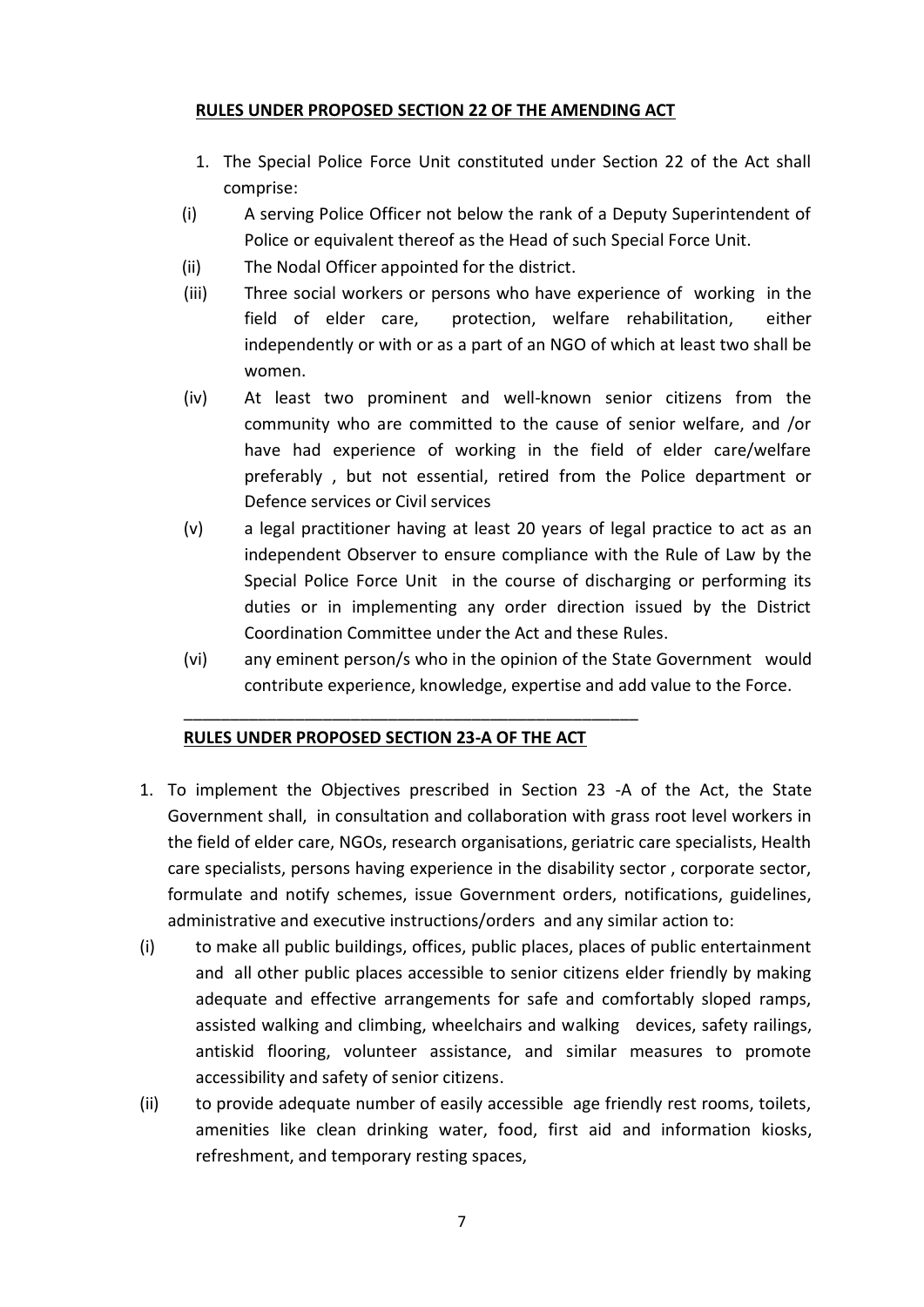(iii) make public transport elder friendly by creating easy and convenient access points, equipping buses, trains, and other forms of public transport with ramps, low slung retractable steps, reserving adequate seats/berths for senior citizens, sensitizing operators and drivers of transport vehicles to the special needs of senior citizens, providing exclusive counters and queues for senior citizens, notifying special rates, concessions.

(iv) In addition to the one common number National Help Line specified under Section 23-A (2) of the Act to establish maintain, manage, run Help lines at Village, Taluk, District levels, cities Towns by itself or in partnership/collaboration with NGOs or other similar organisations on a franchise model and offer Counselling, Advisory, Consultancy, Dispute resolution services, complaint receiving agencytogether with assistance in legal representation services, and render all other services/assistance to ensure benefits and entitlements to senior citizens.

## **RULES UNDER AMENDED SECTION 24 OF THE ACT**

- 1. A complaint of abuse and/orabandonment of a senior citizen( hereinafter referred to as the Victim) may be filed /lodged by the senior citizen or any member of his/her family or by a next best friend or a neighbour of the senior citizen or by any member of the public who has knowledge or information of such abuse or abandonment or any organisation working or rendering service in the field of elder care, protection, and welfare .
- 2. The Complaint may be lodged in person in writing , or orally, or through any electronic media, and need not be in any prescribed format. The Complaint shall disclose and record the name, age, address, phone number, e mail id and relationship to the victim and indicate the nature of the abuse or date place and time of abandonment.
- 3. The Complaint may be lodged with the nearest Police Station, or the common number Help Line established under Rule 23-A (ii). Upon receipt of a complaint by the common number help Line , the concerned person at the Help Line shall forthwith communicate/transfer the complaint to the Police Station nearest to the residence of the victim telephonically or through any electronic Media.
- 4. Upon receipt of a Complaint at a Police Station under Rule 3, the Station House Officer shall immediately record the complaint in a register maintained only for that purpose, assign an identification Number to the complaint, and take immediate steps to investigate the complaint in accordance with the provisions of the Criminal Procedure Code 1973. Simultaneously, the SHO shall , either by himself/herself or through any police person attached to the police station ,take immediate measures to ensurethe safety and protection of the victim from further or continued harm.In cases where threat to life is